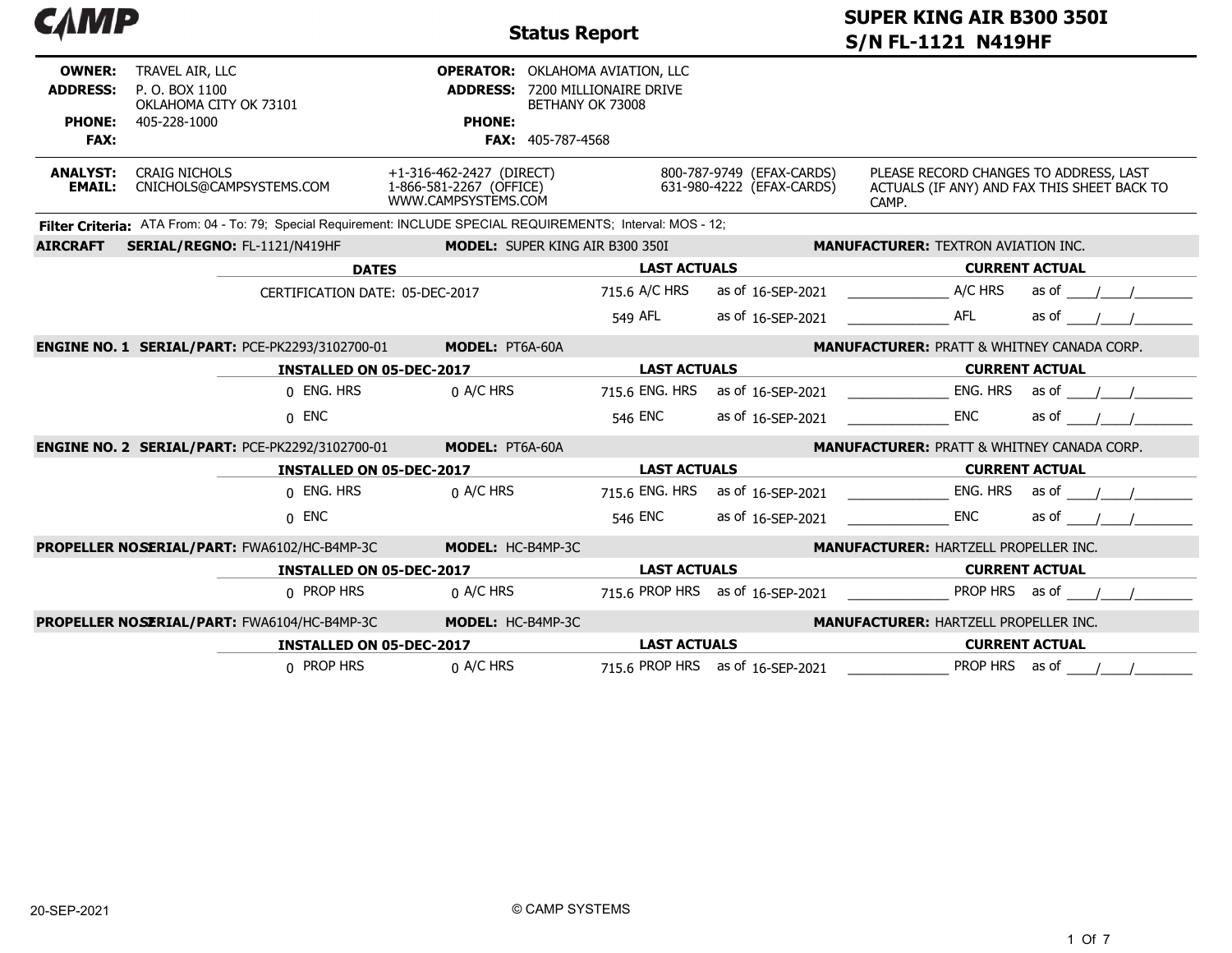

SUPER KING AIR B300 350I S/N FL-1121 (N419HF): 715.6 HRS, 549 AFL as of 16-Sep-2021

Owner: TRAVEL AIR, LLC Operator: OKLAHOMA AVIATION, LLC

|                   |                                                                                                                                            |                                            |                 |          | <u> enner nout--rany --e eperatori ensimerminentis</u> |            | -, ---                    |                             |               | Report Date: 20-SEP-2021   |
|-------------------|--------------------------------------------------------------------------------------------------------------------------------------------|--------------------------------------------|-----------------|----------|--------------------------------------------------------|------------|---------------------------|-----------------------------|---------------|----------------------------|
| <b>TASK NO</b>    | <b>TASK DESCRIPTION</b><br><b>PART/SERIAL</b>                                                                                              | <b>UNIT</b>                                | <b>INTERVAL</b> |          | <b>TIME SINCE</b>                                      | <b>ADJ</b> | <b>WARR</b><br><b>EXP</b> | <b>COMPLIANCE NEXT DUE</b>  | (ENG/APU) A/C | <b>MAX</b><br><b>LIMIT</b> |
| CHAPTER 12        | <b>SERVICING</b>                                                                                                                           |                                            |                 |          |                                                        |            |                           |                             |               |                            |
| + 122120          | LUBRICATION LEFT OUTBOARD WING - 12 MONTH WING BOLT                                                                                        |                                            |                 |          |                                                        |            |                           |                             |               |                            |
| 12.070            | <b>REF: See Workcard</b>                                                                                                                   | <b>MOS</b><br>HRS/MSC<br><b>AFL</b>        | 12              |          |                                                        |            |                           | 12-OCT-2020<br>476<br>333   | 12-OCT-2021   |                            |
| + 122620          | LUBRICATION RIGHT OUTBOARD WING - 12 MONTH WING BOLT                                                                                       |                                            |                 |          |                                                        |            |                           |                             |               |                            |
| 12.070            | <b>REF: See Workcard</b>                                                                                                                   | <b>MOS</b><br>HRS/MSC<br><b>AFL</b>        | 12              |          |                                                        |            |                           | 12-OCT-2020<br>476<br>333   | 12-OCT-2021   |                            |
| <b>CHAPTER 20</b> | <b>STANDARD PRACTICES - AIRFRAME</b>                                                                                                       |                                            |                 |          |                                                        |            |                           |                             |               |                            |
| + 200005          | INSPECT PILOT'S FUEL CONTROL PANEL AND LOWER PANEL, COPILOT'S CIRCUIT BREAKER PANEL AND OTHER<br>WIRING CIRCUITRY BELOW THE STORM WINDOWS. |                                            |                 |          |                                                        |            |                           |                             |               |                            |
| 33.070            | <b>REF: See Workcard</b>                                                                                                                   | MOS<br>HRS/MSC<br><b>AFL</b>               | 12              | $+1m/1m$ |                                                        |            |                           | 16-OCT-2020<br>476<br>333   | 16-OCT-2021   | 16-NOV-2021                |
| + 201400          | <b>INSPECT CONTROL LOCK</b>                                                                                                                |                                            |                 |          |                                                        |            |                           |                             |               |                            |
|                   | <b>REF: GENERIC NO REF</b>                                                                                                                 | <b>MOS</b><br><b>HRS/MSC</b><br><b>AFL</b> | 12              | $+1m/1m$ |                                                        |            |                           | 16-OCT-2020<br>476<br>333   | 16-OCT-2021   | 16-NOV-2021                |
| CHAPTER 21        | <b>AIR CONDITIONING</b>                                                                                                                    |                                            |                 |          |                                                        |            |                           |                             |               |                            |
| + 211105          | PERFORM CABIN ALTITUDE WARNING PRESSURE SWITCH CHECK                                                                                       |                                            |                 |          |                                                        |            |                           |                             |               |                            |
| 21.220            | <b>PN</b><br>SN-UNKNOWN<br><b>REF: AMM 21-30-11</b>                                                                                        | <b>MOS</b><br>HRS/MSC<br>AFL               | 12              | $+1m/1m$ |                                                        |            |                           | 11-NOV-2020<br>506.3<br>362 | 11-NOV-2021   | 11-DEC-2021                |
| CHAPTER 23        | <b>COMMUNICATIONS</b>                                                                                                                      |                                            |                 |          |                                                        |            |                           |                             |               |                            |
| + 236000          | INSPECT STATIC WICKS FOR DAMAGE AND SECURITY OF ATTACHMENT AND ELECTRICAL BONDING                                                          |                                            |                 |          |                                                        |            |                           |                             |               |                            |
|                   | <b>REF: AMM 23-60-00</b>                                                                                                                   | MOS<br>HRS/MSC<br>AFL                      | 12              | $+1m/1m$ |                                                        |            |                           | 16-APR-2021<br>609<br>438   | 16-APR-2022   | 16-MAY-2022                |
| CHAPTER 24        | <b>ELECTRICAL POWER</b>                                                                                                                    |                                            |                 |          |                                                        |            |                           |                             |               |                            |

© CAMP SYSTEMS ?-Insufficient Information +-Task exists in Inspection Manual (s)-Suppressed Requirement (EBT)-Estimated Base Time \*-Estimated Due (New Requirement) (EFF)-Effective C/W (ENG/APU) = Engine/APU Units 2 Of 7 and 2 Of 7 and 2 Of 7 and 2 Of 7 and 2 Of 7 and 2 Of 7 and 2 Of 7 and 2 Of 7 and 2 Of 7 and 2 Of 7 and 2 Of 7 and 2 Of 7 and 2 Of 7 and 2 Of 7 and 2 Of 7 and 2 Of 7 and 2 Of 7 and 2 Of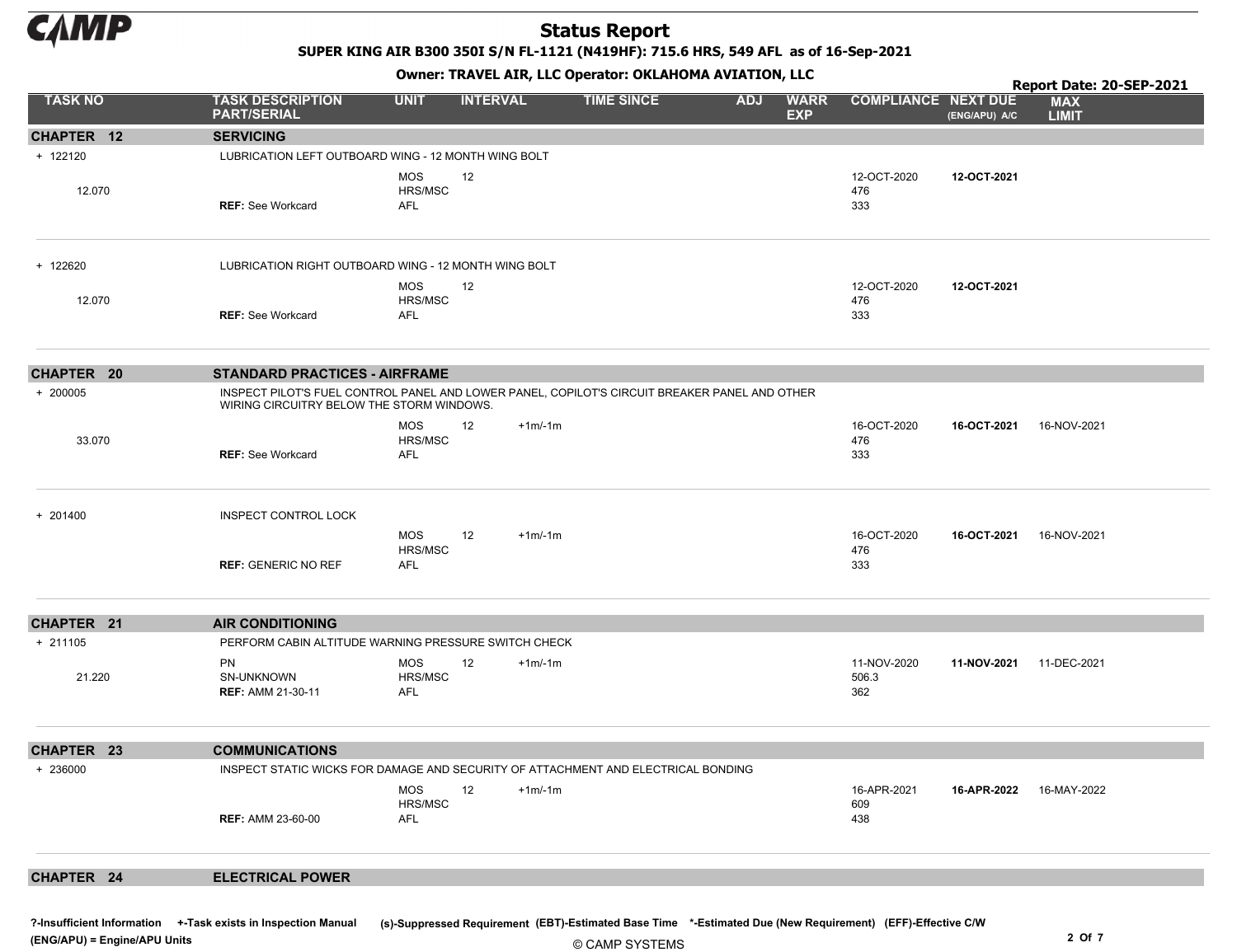

SUPER KING AIR B300 350I S/N FL-1121 (N419HF): 715.6 HRS, 549 AFL as of 16-Sep-2021

Owner: TRAVEL AIR, LLC Operator: OKLAHOMA AVIATION, LLC

|                   |                                                                                           |                                               |                         |                   |            |                           |                            |                    | Report Date: 20-SEP-2021   |  |  |  |
|-------------------|-------------------------------------------------------------------------------------------|-----------------------------------------------|-------------------------|-------------------|------------|---------------------------|----------------------------|--------------------|----------------------------|--|--|--|
| <b>TASK NO</b>    | <b>TASK DESCRIPTION</b><br><b>PART/SERIAL</b>                                             | <b>UNIT</b>                                   | <b>INTERVAL</b>         | <b>TIME SINCE</b> | <b>ADJ</b> | <b>WARR</b><br><b>EXP</b> | <b>COMPLIANCE NEXT DUE</b> | (ENG/APU) A/C      | <b>MAX</b><br><b>LIMIT</b> |  |  |  |
| + 243100          | EMERGENCY CAPACITY TEST MAIN BATTERY                                                      |                                               |                         |                   |            |                           |                            |                    |                            |  |  |  |
| 24.010            | RG-380E/44K<br>40885172<br><b>REF: GENERIC CMM</b>                                        | <b>MOS</b><br>12<br>HRS/MSC 200<br><b>AFL</b> | $+25d/25d$<br>+20%/-20% |                   |            |                           | 16-APR-2021<br>609<br>438  | 16-APR-2022<br>809 | 11-MAY-2022<br>849         |  |  |  |
| <b>CHAPTER 25</b> | <b>EQUIPMENT/FURNISHINGS</b>                                                              |                                               |                         |                   |            |                           |                            |                    |                            |  |  |  |
| + 252612          | INSPECT EMERGENCY LOCATOR TRANSMITTER                                                     |                                               |                         |                   |            |                           |                            |                    |                            |  |  |  |
| 25.010            | 453-5000-366<br>252-02143<br><b>REF: See Workcard</b>                                     | <b>MOS</b><br>12<br>HRS/MSC<br><b>AFL</b>     |                         |                   |            |                           | 12-OCT-2020<br>476<br>333  | 12-OCT-2021        |                            |  |  |  |
| + 252624          | INSPECT EMERGENCY LOCATOR TRANSMITTER FOR LEAKAGE, CORROSION OR LOOSE LEADS (ELT BATTERY) |                                               |                         |                   |            |                           |                            |                    |                            |  |  |  |
|                   | 453-5000-366<br>252-02143<br><b>REF: AMM 25-60-01</b>                                     | MOS<br>12<br>HRS/MSC<br><b>AFL</b>            | $+1m/-1m$               |                   |            |                           | 12-OCT-2020<br>476<br>333  | 12-OCT-2021        | 12-NOV-2021                |  |  |  |
| + 252625          | DETERMINE EMERGENCY LOCATOR TRANSMITTER REMAINING USEFUL LIFE (ELT BATTERY)               |                                               |                         |                   |            |                           |                            |                    |                            |  |  |  |
|                   | 453-5000-366<br>252-02143<br><b>REF: AMM 25-60-01</b>                                     | <b>MOS</b><br>12<br>HRS/MSC<br><b>AFL</b>     | $+1m/-1m$               |                   |            |                           | 12-OCT-2020<br>476<br>333  | 12-OCT-2021        | 12-NOV-2021                |  |  |  |
| <b>CHAPTER 26</b> | <b>FIRE PROTECTION</b>                                                                    |                                               |                         |                   |            |                           |                            |                    |                            |  |  |  |
| + 262047          | COCKPIT FIRE EXTINGUISHER - PERFORM INSPECTION AND WEIGHT CHECK                           |                                               |                         |                   |            |                           |                            |                    |                            |  |  |  |
|                   | C352TS<br>E-09391851<br>REF:                                                              | <b>MOS</b><br>12<br>HRS/MSC<br><b>AFL</b>     | $+1m/1m$                |                   |            |                           | 12-OCT-2020<br>476<br>333  | 12-OCT-2021        | 12-NOV-2021                |  |  |  |
| + 262048          | CABIN FIRE EXTINGUSIHER - PERFORM INSPECTION AND WEIGHT CHECK                             |                                               |                         |                   |            |                           |                            |                    |                            |  |  |  |
|                   | C352TS<br>D-03568445<br><b>REF: AMM 26-21-00</b>                                          | 12<br><b>MOS</b><br>HRS/MSC<br><b>AFL</b>     | $+1m/1m$                |                   |            |                           | 12-OCT-2020<br>476<br>333  | 12-OCT-2021        | 12-NOV-2021                |  |  |  |
|                   |                                                                                           |                                               |                         |                   |            |                           |                            |                    |                            |  |  |  |

CHAPTER 31 INDICATING/RECORDING SYSTEMS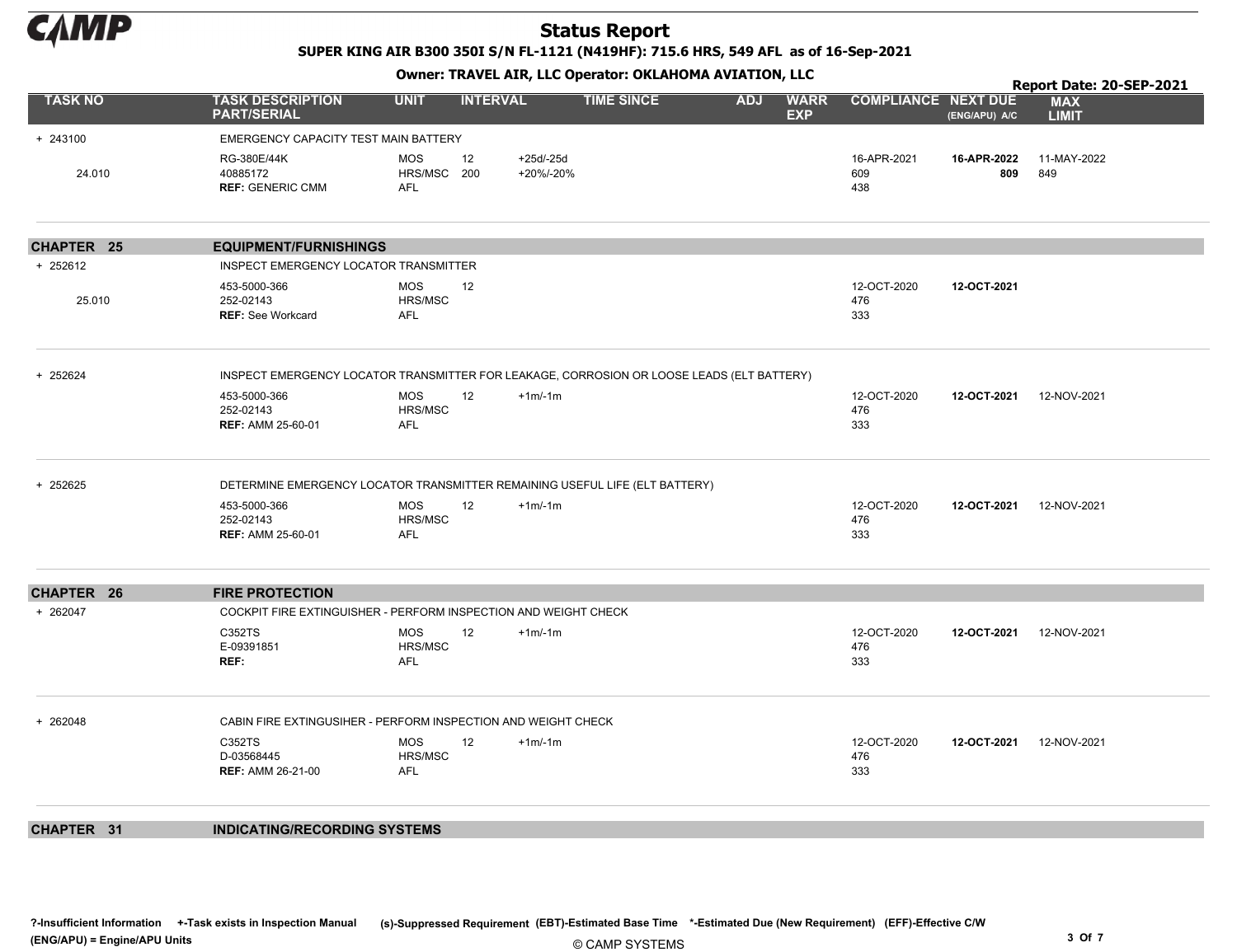

SUPER KING AIR B300 350I S/N FL-1121 (N419HF): 715.6 HRS, 549 AFL as of 16-Sep-2021

Owner: TRAVEL AIR, LLC Operator: OKLAHOMA AVIATION, LLC

|                |                                                                                                    |                       |                 |          |                   |                        |                            |               | Report Date: 20-SEP-2021   |
|----------------|----------------------------------------------------------------------------------------------------|-----------------------|-----------------|----------|-------------------|------------------------|----------------------------|---------------|----------------------------|
| <b>TASK NO</b> | <b>TASK DESCRIPTION</b><br><b>PART/SERIAL</b>                                                      | <b>UNIT</b>           | <b>INTERVAL</b> |          | <b>TIME SINCE</b> | ADJ WARR<br><b>EXP</b> | <b>COMPLIANCE NEXT DUE</b> | (ENG/APU) A/C | <b>MAX</b><br><b>LIMIT</b> |
| $+ 313012(s)$  | PERFORM DIGITAL FLIGHT DATA RECORDER CHECKS                                                        |                       |                 |          |                   |                        |                            |               |                            |
|                |                                                                                                    | <b>MOS</b>            | 12              | $+1m/1m$ |                   |                        | 05-DEC-2017                |               |                            |
|                | <b>REF: GENERIC NO REF</b>                                                                         | HRS/MSC<br><b>AFL</b> |                 |          |                   |                        | 0<br>$\mathsf 0$           |               |                            |
|                |                                                                                                    |                       |                 |          |                   |                        |                            |               |                            |
| CHAPTER 33     | <b>LIGHTS</b>                                                                                      |                       |                 |          |                   |                        |                            |               |                            |
| $+332001$ (s)  | INSPECT LEFT SELF-ILLUMINATING EMERGENCY EXIT SIGN                                                 |                       |                 |          |                   |                        |                            |               |                            |
|                | 99-384012                                                                                          | MOS                   | 12              | $+1m/1m$ |                   |                        | 31-AUG-2017                |               |                            |
|                | 32571<br><b>REF: AMM 33-50-00</b>                                                                  | HRS/MSC<br><b>AFL</b> |                 |          |                   |                        | 0<br>$\mathsf 0$           |               |                            |
|                |                                                                                                    |                       |                 |          |                   |                        |                            |               |                            |
| $+ 332002$ (s) | INSPECT RIGHT SELF-ILLUMINATING EMERGENCY EXIT SIGN                                                |                       |                 |          |                   |                        |                            |               |                            |
|                | 99-384012                                                                                          | <b>MOS</b>            | 12              | $+1d-1d$ |                   |                        | 31-MAY-2017                |               |                            |
|                | 31744<br><b>REF: AMM 33-50-00</b>                                                                  | HRS/MSC<br><b>AFL</b> |                 |          |                   |                        | $\mathbf 0$<br>$\pmb{0}$   |               |                            |
|                |                                                                                                    |                       |                 |          |                   |                        |                            |               |                            |
| + 332011       | REPLACE CABIN DOOR EMERGENCY EXIT SIGN BATTERY                                                     |                       |                 |          |                   |                        |                            |               |                            |
|                |                                                                                                    | <b>MOS</b>            | 12              |          |                   |                        | 12-OCT-2020                | 12-OCT-2021   |                            |
| 33.030         | <b>REF: See Workcard</b>                                                                           | HRS/MSC<br>AFL        |                 |          |                   |                        | 476<br>333                 |               |                            |
|                |                                                                                                    |                       |                 |          |                   |                        |                            |               |                            |
| + 332012       | REPLACE EMERGENCY DOOR EXIT SIGN BATTERY                                                           |                       |                 |          |                   |                        |                            |               |                            |
|                |                                                                                                    | MOS                   | 12              |          |                   |                        | 12-OCT-2020                | 12-OCT-2021   |                            |
| 33.030         | <b>REF: See Workcard</b>                                                                           | HRS/MSC<br>AFL        |                 |          |                   |                        | 476<br>333                 |               |                            |
|                |                                                                                                    |                       |                 |          |                   |                        |                            |               |                            |
| CHAPTER 34     | <b>NAVIGATION</b>                                                                                  |                       |                 |          |                   |                        |                            |               |                            |
| + 342023       | STANDBY POWER SUPPLY CAPACITY TEST ELECTRONIC STANDBY INSTRUMENT SYSTEM (ESIS) BATTERY<br>(PS835D) |                       |                 |          |                   |                        |                            |               |                            |
|                | 501-1228-04                                                                                        | <b>MOS</b>            | 12              | $+1m/1m$ |                   |                        | 16-OCT-2020                | 16-OCT-2021   | 16-NOV-2021                |
| 34.510         | 86864<br><b>REF: See Workcard</b>                                                                  | HRS/MSC<br><b>AFL</b> |                 |          |                   |                        | 476<br>333                 |               |                            |
|                |                                                                                                    |                       |                 |          |                   |                        |                            |               |                            |
| CHAPTER 35     | <b>OXYGEN</b>                                                                                      |                       |                 |          |                   |                        |                            |               |                            |
|                |                                                                                                    |                       |                 |          |                   |                        |                            |               |                            |

© CAMP SYSTEMS ?-Insufficient Information +-Task exists in Inspection Manual (s)-Suppressed Requirement (EBT)-Estimated Base Time \*-Estimated Due (New Requirement) (EFF)-Effective C/W (ENG/APU) = Engine/APU Units 4 Of 7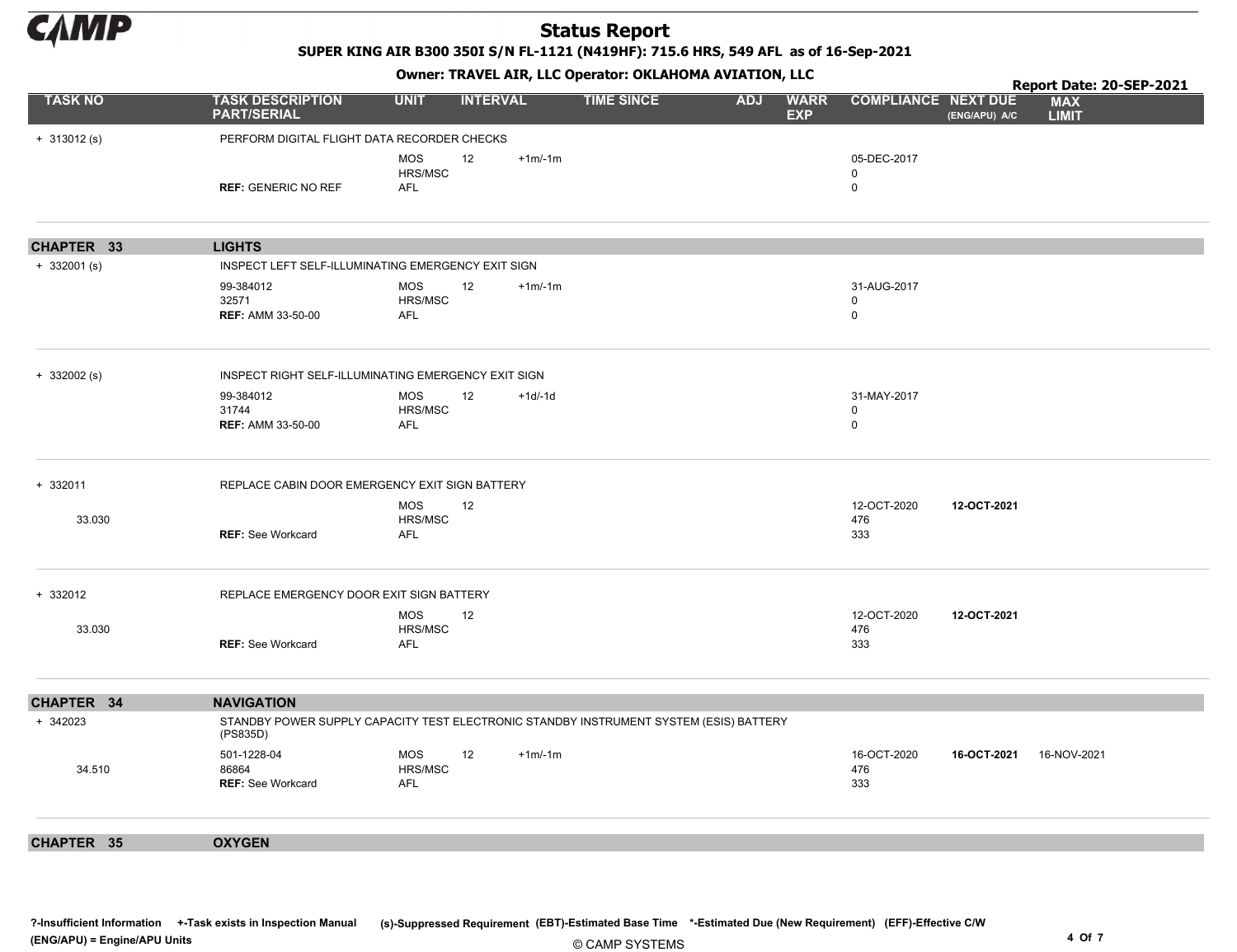

SUPER KING AIR B300 350I S/N FL-1121 (N419HF): 715.6 HRS, 549 AFL as of 16-Sep-2021

Owner: TRAVEL AIR, LLC Operator: OKLAHOMA AVIATION, LLC

|                |                                                   |                                         |                 |                         |                   |            | . .                       |                             |                         | Report Date: 20-SEP-2021   |
|----------------|---------------------------------------------------|-----------------------------------------|-----------------|-------------------------|-------------------|------------|---------------------------|-----------------------------|-------------------------|----------------------------|
| <b>TASK NO</b> | <b>TASK DESCRIPTION</b><br><b>PART/SERIAL</b>     | <b>UNIT</b>                             | <b>INTERVAL</b> |                         | <b>TIME SINCE</b> | <b>ADJ</b> | <b>WARR</b><br><b>EXP</b> | <b>COMPLIANCE NEXT DUE</b>  | (ENG/APU) A/C           | <b>MAX</b><br><b>LIMIT</b> |
| + 350670       | PERFORM BAROMETRIC PRESSURE SWITCH CHECK          |                                         |                 |                         |                   |            |                           |                             |                         |                            |
| 35.050         | 101-384028-43<br>6188<br><b>REF: See Workcard</b> | MOS<br>HRS/MSC<br>AFL                   | 12              | $+1m/1m$                |                   |            |                           | 11-NOV-2020<br>506.3<br>362 | 11-NOV-2021 11-DEC-2021 |                            |
| + 351014       | <b>INSPECT PILOT CREW MASK</b>                    |                                         |                 |                         |                   |            |                           |                             |                         |                            |
|                | PN<br>SN-UNKNOWN<br><b>REF: GENERIC NO REF</b>    | MOS<br>HRS/MSC<br>AFL                   | 12              | $+1m/1m$                |                   |            |                           | 16-APR-2021<br>609<br>438   | 16-APR-2022             | 16-MAY-2022                |
| + 351016       | INSPECT CO-PILOT CREW MASK                        |                                         |                 |                         |                   |            |                           |                             |                         |                            |
|                | PN<br>SN-UNKNOWN<br><b>REF: See Workcard</b>      | MOS<br>HRS/MSC<br><b>AFL</b>            | 12              | $+1m/1m$                |                   |            |                           | 16-APR-2021<br>609<br>438   | 16-APR-2022 16-MAY-2022 |                            |
| + 352116       | <b>INSPECT CABIN MASKS</b>                        |                                         |                 |                         |                   |            |                           |                             |                         |                            |
|                | <b>REF: AMM 35-20-05</b>                          | MOS<br>HRS/MSC<br>AFL                   | 12              | $+12d/12d$              |                   |            |                           | 20-NOV-2020<br>511.7<br>368 | 20-NOV-2021             | 26-DEC-2021                |
| + 352131       | <b>TEST CABIN MASKS</b>                           |                                         |                 |                         |                   |            |                           |                             |                         |                            |
|                | <b>REF: GENERIC NO REF</b>                        | MOS<br>HRS/MSC<br><b>AFL</b>            | 12              | $+1m/1m$                |                   |            |                           | 16-APR-2021<br>609<br>438   | 16-APR-2022 16-MAY-2022 |                            |
| CHAPTER 53     | <b>FUSELAGE</b>                                   |                                         |                 |                         |                   |            |                           |                             |                         |                            |
| + 530170       | INSPECT RAISBECK DUAL AFT BODY STRAKES            |                                         |                 |                         |                   |            |                           |                             |                         |                            |
| 53.060         | REF:                                              | <b>MOS</b><br>HRS/MSC 200<br><b>AFL</b> | 12              | $+25d/25d$<br>+20%/-20% |                   |            |                           | 16-APR-2021<br>609<br>438   | 16-APR-2022<br>809      | 11-MAY-2022<br>849         |
| CHAPTER 56     | <b>WINDOWS</b>                                    |                                         |                 |                         |                   |            |                           |                             |                         |                            |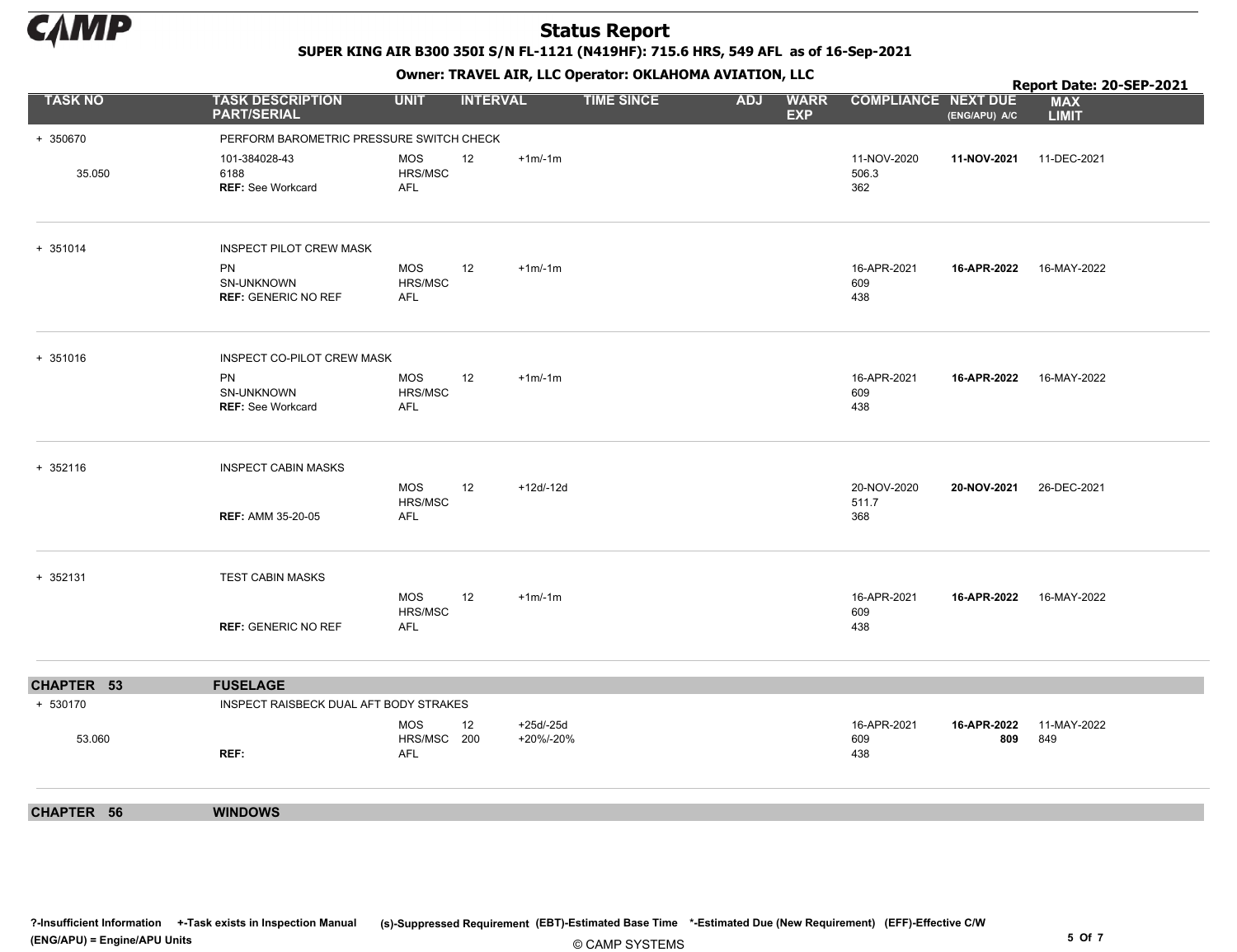

SUPER KING AIR B300 350I S/N FL-1121 (N419HF): 715.6 HRS, 549 AFL as of 16-Sep-2021

Owner: TRAVEL AIR, LLC Operator: OKLAHOMA AVIATION, LLC

|                |                                                                                          |                                         |                 |                   |                   |            |                           |                            |                            | Report Date: 20-SEP-2021   |
|----------------|------------------------------------------------------------------------------------------|-----------------------------------------|-----------------|-------------------|-------------------|------------|---------------------------|----------------------------|----------------------------|----------------------------|
| <b>TASK NO</b> | <b>TASK DESCRIPTION</b><br><b>PART/SERIAL</b>                                            | <b>UNIT</b>                             | <b>INTERVAL</b> |                   | <b>TIME SINCE</b> | <b>ADJ</b> | <b>WARR</b><br><b>EXP</b> | <b>COMPLIANCE NEXT DUE</b> | (ENG/APU) A/C              | <b>MAX</b><br><b>LIMIT</b> |
| + 562104       | PERFORM LEFT HAND ELECTRONIC WINDOW SHADE EMERGENCY POWER SUPPLY BATTERY CAPACITY CHECK  |                                         |                 |                   |                   |            |                           |                            |                            |                            |
|                | IT21770-EPS-0002A<br>1468<br><b>REF: See Workcard</b>                                    | MOS<br>HRS/MSC<br><b>AFL</b>            | 12              | $+1m/1m$          |                   |            |                           | 16-OCT-2020<br>476<br>333  | 16-OCT-2021                | 16-NOV-2021                |
| + 562105       | PERFORM RIGHT HAND ELECTRONIC WINDOW SHADE EMERGENCY POWER SUPPLY BATTERY CAPACITY CHECK |                                         |                 |                   |                   |            |                           |                            |                            |                            |
|                | IT21770-EPS-0002A<br>1476<br><b>REF: AMM 56-21-00</b>                                    | MOS<br>HRS/MSC<br>AFL                   | 12              | $+1m/1m$          |                   |            |                           | 16-OCT-2020<br>476<br>333  | 16-OCT-2021                | 16-NOV-2021                |
| CHAPTER 57     | <b>WINGS</b>                                                                             |                                         |                 |                   |                   |            |                           |                            |                            |                            |
| + 573040       | INSPECT RAISBECK NACELLE/WING LOCKERS                                                    |                                         |                 |                   |                   |            |                           |                            |                            |                            |
| 57.150         | REF:                                                                                     | <b>MOS</b><br>HRS/MSC 200<br><b>AFL</b> | 12              | +20%/-20%         |                   |            |                           | 16-APR-2021<br>609<br>438  | 16-APR-2022<br>809         | 849                        |
| CHAPTER 61     | <b>PROPELLERS/PROPULSORS</b>                                                             |                                         |                 |                   |                   |            |                           |                            |                            |                            |
|                | PROPELLER NO. 1 Model: HC-B4MP-3C Serial # FWA6102                                       |                                         |                 | Part # HC-B4MP-3C |                   |            |                           |                            |                            |                            |
| 613010         | NO. 1 PROPELLER - LUBRICATE PROPELLER                                                    |                                         |                 |                   |                   |            |                           |                            |                            |                            |
|                | <b>REF: AMM 61-10-01</b>                                                                 | <b>MOS</b><br>HRS/MSC 400               | 12              |                   |                   |            |                           | 16-APR-2021<br>609         | 16-APR-2022<br>(1009) 1009 |                            |
| 614010         | NO. 1 PROPELLER - INSPECT PROPELLER                                                      |                                         |                 |                   |                   |            |                           |                            |                            |                            |
|                | <b>REF: GENERIC NO REF</b>                                                               | <b>MOS</b><br>HRS/MSC 400               | 12              |                   |                   |            |                           | 16-APR-2021<br>609         | 16-APR-2022<br>(1009) 1009 |                            |
|                | PROPELLER NO. 2 Model: HC-B4MP-3C Serial # FWA6104                                       |                                         |                 | Part # HC-B4MP-3C |                   |            |                           |                            |                            |                            |
| 613010         | NO. 2 PROPELLER - LUBRICATE PROPELLER                                                    |                                         |                 |                   |                   |            |                           |                            |                            |                            |
|                | <b>REF: AMM 61-10-01</b>                                                                 | <b>MOS</b><br>HRS/MSC 400               | 12              |                   |                   |            |                           | 16-APR-2021<br>609         | 16-APR-2022<br>(1009) 1009 |                            |

© CAMP SYSTEMS ?-Insufficient Information +-Task exists in Inspection Manual (s)-Suppressed Requirement (EBT)-Estimated Base Time \*-Estimated Due (New Requirement) (EFF)-Effective C/W (ENG/APU) = Engine/APU Units 6 Of 7